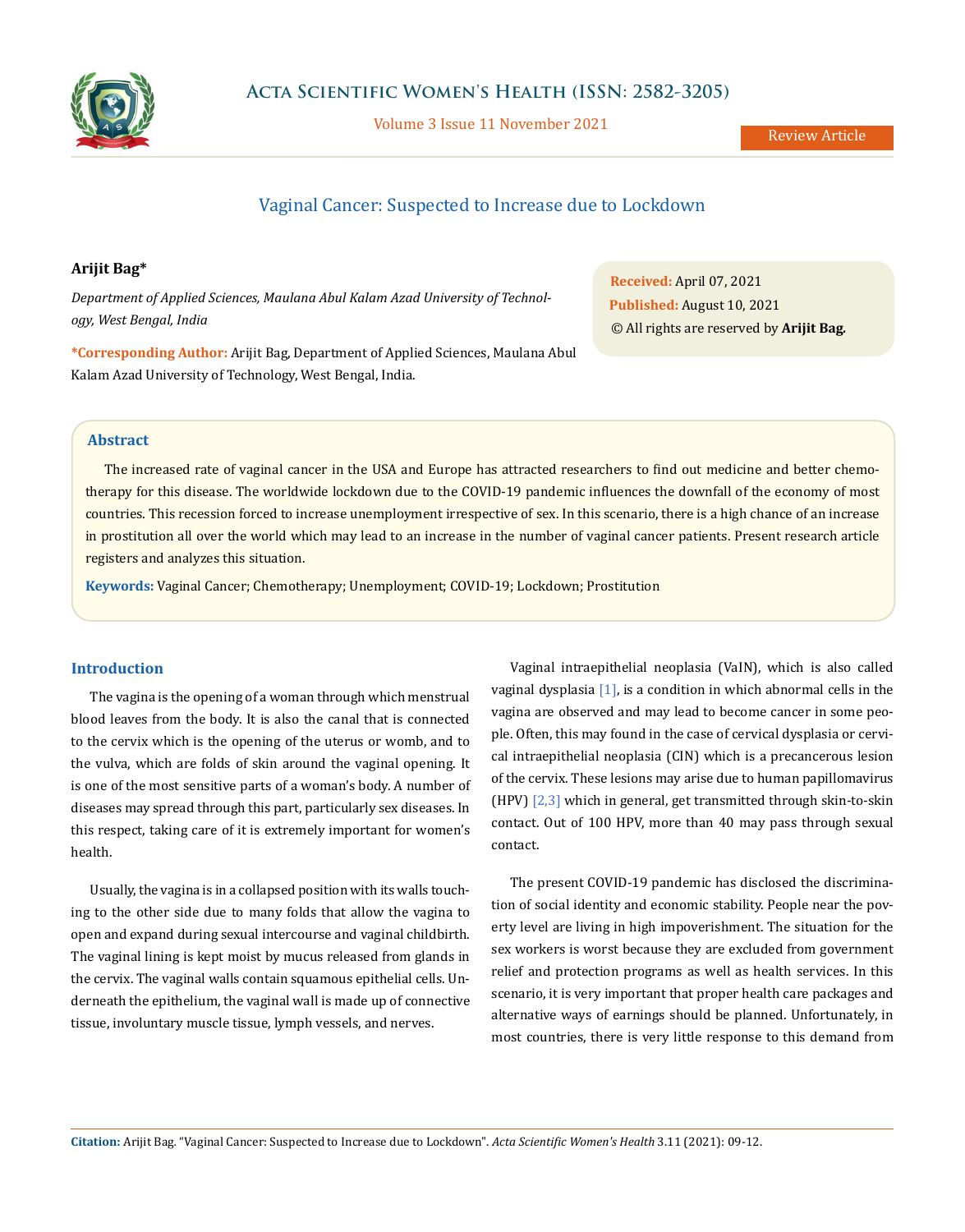the government, though sex worker communities and charitable organizations are trying to develop response strategies. In the avenues of the health care programs dissemination of present health risks and probable remedies should be included. In this respect, awareness regarding vaginal cancer among the sex workers is very important. In the present article, possible threats and treatment of this disease are described.

#### **Chance of increase of vaginal cancer patients due to lockdown**

Vaginal cancer  $[4-6]$  is rare. In the present year (2021) the estimated number of vaginal cancer patients is 8,180 in the United States. About 75% of vaginal cancers are caused by human papillomavirus or HPV as mentioned earlier. But, the risk of vaginal cancer increases due to coitarche at a younger age, greater number of lifetime sexual partners, smoking, in utero diethylstilbestrol (DES) [7] exposure, and human papillomavirus (HPV) infection. The worldwide lockdown due to the COVID-19  $[8,9]$  pandemic which has started in January 2020 and still continuing, influenced the downfall of the economy of more than 200 countries. This has caused crores of unemployment irrespective of sex. As a result, the number of sex workers is increasing day by day, particularly in underdeveloped countries. The situation is not good enough in the developed countries also. It is observed that sex workers of developed countries are also desperate to continue their job taking the help of technology ignoring social distancing to avoid COVID-19. This is tremendously shocking. It is expected that the situation will be worst in the near future. The effect of economic fall may influence the workers to work without taking appropriate precautions which may lead to an increase in the number of vaginal cancer patients in the future.

#### **Types of vaginal cancer**

Vaginal cancer begins in form of a tumor. A cancerous tumor is malignant, meaning it can grow and spread to other parts of the body. In case of about 85% of the total vaginal cancer patients, the cancer actually spread from other parts of the body, and about half of these are from the cervix or uterus. There are five primary types of vaginal cancer which are given below.

## **Type-1: Squamous cell carcinoma**

This type of cancer can develop in the cells lining of the vagina, most often in the area closest to the cervix. Squamous cell carci-

noma contribute about 85% of the total vaginal cancer patients. It develops slowly through the precancerous condition called vaginal intraepithelial neoplasia or VaIN, described above.

## **Type-2: Adenocarcinoma**

This type of vaginal cancer begins in the vaginal gland tissue. Its contribution is about 5% to 10% of vaginal cancers.

#### **Type-3: Clear cell adenocarcinoma**

This cancer is an effect of the use of DES. It occurs in women whose mothers took the drug during their pregnancy. The DES drug was used between the late 1940s and 1970. It is estimated that 1 woman out of 1,000 women exposed to DES will may develop vaginal cancer.

## **Type-4: Melanoma**

This type of vaginal cancer is rare. Melanoma can begin in the vagina due to abnormal sextual behaviour, particularly, the use of artificial sex instruments in vagina. Melanomas are usually found on skin of the body which is commonly exposed to the extreme sun. There is very little chance of development of it where there is no sun exposure. Melanoma often appears as a dark colored lesion with irregular borders.

## **Type-5: Sarcomas**

Sarcomas are various types of rare tumors that can arise in the vagina and transform to vaginal cancer.

#### **Treatment of vaginal cancer**

Invasive vaginal cancer is generally treated with surgery and radiation therapy. Though, chemotherapy is also available for the treatment. Chemotherapy is used along with radiation therapy in case of an advanced stage of this disease.

## **Types of treatment at different stages of the disease**

#### **Stages I and II**

At the stage of I and II, Surgical removal of the tumor is suggested. The removal may include a part or all of the vagina and possible removal of pelvic lymph nodes. In case of some selected patients, surgery is followed by radiation therapy with or without low-dose chemotherapy.

10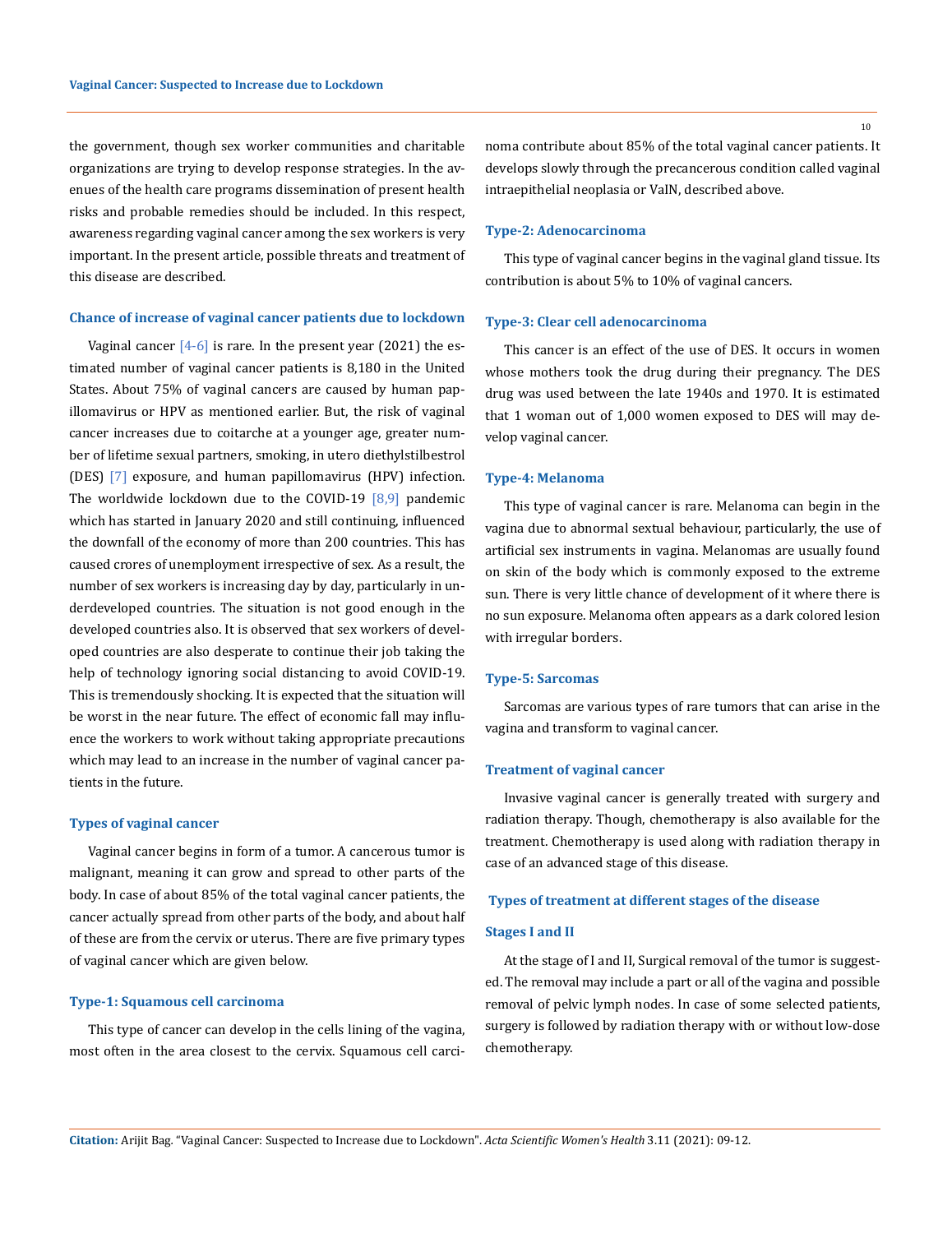#### **Stages III and IVA**

In an advanced stage of this cancer i.e., at stage III and stage IVA, a combination of internal radiation therapy and external-beam radiation therapy is used, often with concurrent low-dose chemotherapy.

#### **Stage IVB**

At this stage Radiation therapy and Systemic chemotherapy are used. At this stage the chance of survival is very less.

#### **What to do?**

Organizations and government should join their hands at this evil time to protect the sex workers, particularly migrant sex workers who have thrown themselves in the destiny of risks in order to survive. Regular medical check-ups and proper propaganda are extremely needful. Migrant sex workers often face extra layers of oppression and exclusion. They also suffer from xenophobia, language barriers, racism, precarious immigration status as well [10-12]. There is the risk of deportation too.

Due to the criminalization of sex work, loss of income and increased discrimination and harassment are observed [13-15]. But, they have no right to avail of labor protection as in most countries sex industry is not recognized as a form of small business ownership. As a result of lockdown and night curfew sex workers are also experiencing punitive crackdowns such as raids on their homes and workplaces with increased surveillance, arrests, fines and violence [16-18].

The NSWP and UNAIDS have stepped into a joint project to protect the rights of all sex workers during the COVID-19 pandemic. They call for immediate and critical action. Sex workers and sex worker organizations everywhere 'are calling for equal protection under the law and access to income support and health care' [17,19]. Following demands would be helpful to protect the sex workers:

- Access to national protection and relief funds
- Emergency financial support
- Information sharing between health services and other respective authorities
- • Halting raids on sex workers' workplaces and homes
- Ending the use of criminal law to enforce COVID-19-related restrictions
- Extending visas and support for detainees.

## **Conclusions**

During the global economic fall, everyone has a role to save our society. It is discussed here that due to the economic crisis, there is a chance of an increase in the number of sex workers which will promote several sex diseases, like, AIDS, vaginal cancer, etc. To avoid this unwanted situation, we have to come to gather to reform our economic structure and distribution. We have to focus on women's empowerment in the proper way as prescribed in an earlier article [20].

#### **Bibliography**

- 1. Norenhag Johanna., *et al*[. "The vaginal microbiota, human](https://pubmed.ncbi.nlm.nih.gov/31237400/) [papillomavirus and cervicaldysplasia: a systematic review](https://pubmed.ncbi.nlm.nih.gov/31237400/) and network meta analysis". *[BJOG: An International Journal of](https://pubmed.ncbi.nlm.nih.gov/31237400/) [Obstetrics and Gynaecology](https://pubmed.ncbi.nlm.nih.gov/31237400/)* 127.2 (2020): 171-180.
- 2. [Moody Cary A and Laimonis A Laimins. "Human papilloma](https://www.nature.com/articles/nrc2886)[virus oncoproteins: pathways to transformation".](https://www.nature.com/articles/nrc2886) *Nature Reviews Cancer* [10.8 \(2010\): 550-560.](https://www.nature.com/articles/nrc2886)
- 3. [Münger Karl and Peter M Howley. "Human papillomavirus im](https://pubmed.ncbi.nlm.nih.gov/12445661/)[mortalization and transformation functions".](https://pubmed.ncbi.nlm.nih.gov/12445661/) *Virus Research* [89.2 \(2002\): 213-228.](https://pubmed.ncbi.nlm.nih.gov/12445661/)
- 4. Di Donato Violante., *et al*. "Vaginal cancer". *[Critical Reviews in](https://pubmed.ncbi.nlm.nih.gov/21571543/) [Oncology/Hematology](https://pubmed.ncbi.nlm.nih.gov/21571543/)* 81.3 (2012): 286-295.
- 5. Daling Janet R., *et al*[. "A population-based study of squamous](https://pubmed.ncbi.nlm.nih.gov/11812085/) [cell vaginal cancer: HPV and cofactors".](https://pubmed.ncbi.nlm.nih.gov/11812085/) *Gynecologic Oncology* [84.2 \(2002\): 263-270.](https://pubmed.ncbi.nlm.nih.gov/11812085/)
- 6. [Grigsby Perry W. "Vaginal cancer".](https://link.springer.com/article/10.1007/s11864-002-0058-4) *Current Treatment Options in Oncology* [3.2 \(2002\): 125-130.](https://link.springer.com/article/10.1007/s11864-002-0058-4)
- 7. Giusti Ruthann M., *et al*[. "Diethylstilbestrol revisited: a review](https://pubmed.ncbi.nlm.nih.gov/7717601/) of the long-term health effects". *[Annals of Internal Medicine](https://pubmed.ncbi.nlm.nih.gov/7717601/)* [122.10 \(1995\): 778-788.](https://pubmed.ncbi.nlm.nih.gov/7717601/)
- 8. [Bag Abhrajit and Arijit Bag. "Search for Natural Alkaloids As](https://actascientific.com/ASPS/ASPS-04-0620.php) [SARS-CoV-2 Proteas and RdRp Inhibitors: A Docking-Based](https://actascientific.com/ASPS/ASPS-04-0620.php) Study". *[Acta Scientific Pharmaceutical Sciences](https://actascientific.com/ASPS/ASPS-04-0620.php)* 4 (2020): 7781.